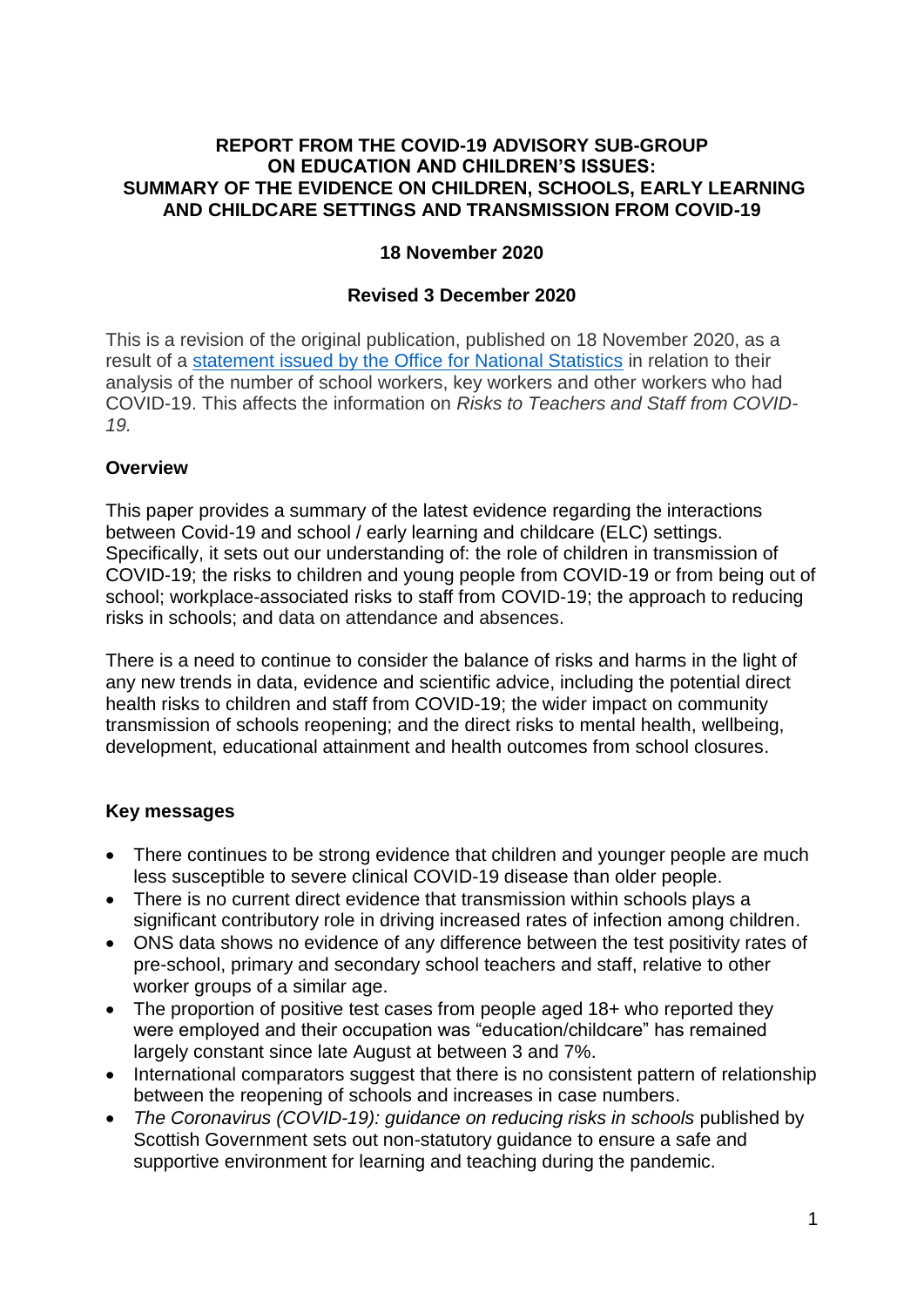- There is clear evidence that time out of school has a detrimental effect on children and young people's wellbeing, including impacts on developmental and mental health harms. Evidence suggests that the mental health of adolescents is particularly affected. These detrimental effects are particularly prevalent for vulnerable children and young people.
- School closures put educational outcomes at risk, especially for vulnerable children and young people.
- COVID-19 increases educational and social inequities for children and young people; this is a key reason for keeping schools open.
- As at 12 November, around 1.2% of total absences are due to pupils who had a Covid-19 related sickness. This represents about 0.1% of all pupils. The recent rise in overall number of COVID-related absences is largely due to an increase in the number of pupils who are self-isolating.

# **Role of children and young people in transmission of COVID-19**

- The opening and closing of schools will have an impact on the reproduction rate and community transmission of the virus, and on infection rates in children and young people; however the evidence on the size of these impacts is mixed<sup>1</sup>.
- Early modelling studies suggested that closing schools reduced community transmission less than other social distancing interventions.<sup>2</sup> Modelling work for SAGE suggested mass closure of schools could have "moderate impact" on R when wider impacts (e.g. among parents and the wider community) were considered, but confidence in this estimate is reduced given the uncertainty around the role of schools in transmission.<sup>3</sup>
- Survey data suggest that the number of contacts that people report having is larger when schools are open. In Scotland, following the start of term in August, the average number of contacts increased from 6 to 8. This reduced between the end of August and mid-October, but increased again following the October half-term. The mean number of contacts remains higher than the 2.8 contacts per person for the UK as a whole at the beginning of the Stay-at-home-advice.<sup>4</sup>
- In Scotland, as in other countries, the 'second wave' has a different profile to the first, with a much higher prevalence among children and young adults. While this may indicate a potential role of school reopening as a factor, the extent to which there has been transmission *within* schools is difficult to establish.
- Transmission can occur in household, community and educational settings. It is difficult to separate the risk of infection as the result of behaviour outside schools from the risks arising from in-school contacts. For children, these wider contacts include journeys to and from school, and other activities and gatherings; there may also be impacts on adult contacts for example through return to work or behaviour changes.

<sup>3</sup> <https://www.gov.uk/government/publications/npis-table-17-september-2020>

<sup>1</sup> [Update on Children, Schools and Transmission,](https://assets.publishing.service.gov.uk/government/uploads/system/uploads/attachment_data/file/935125/tfc-covid-19-children-transmission-s0860-041120.pdf) prepared by the Children's Task and Finish Group (TFC) for the Scientific Advisory Group for Emergencies (SAGE):

<sup>2</sup> [https://www.thelancet.com/journals/lanchi/article/PIIS2352-4642\(20\)30095-X/fulltext](https://www.thelancet.com/journals/lanchi/article/PIIS2352-4642(20)30095-X/fulltext)

<sup>4</sup> [https://www.gov.scot/binaries/content/documents/govscot/publications/research-and-](https://www.gov.scot/binaries/content/documents/govscot/publications/research-and-analysis/2020/11/coronavirus-covid-19-modelling-epidemic-issue-no-26/documents/coronavirus-covid-19-modelling-epidemic-scotland-issue-no-26/coronavirus-covid-19-modelling-epidemic-scotland-issue-no-26/govscot%3Adocument/coronavirus-covid-19-modelling-epidemic-scotland-issue-no-26.pdf)

[analysis/2020/11/coronavirus-covid-19-modelling-epidemic-issue-no-26/documents/coronavirus-covid-19](https://www.gov.scot/binaries/content/documents/govscot/publications/research-and-analysis/2020/11/coronavirus-covid-19-modelling-epidemic-issue-no-26/documents/coronavirus-covid-19-modelling-epidemic-scotland-issue-no-26/coronavirus-covid-19-modelling-epidemic-scotland-issue-no-26/govscot%3Adocument/coronavirus-covid-19-modelling-epidemic-scotland-issue-no-26.pdf) [modelling-epidemic-scotland-issue-no-26/coronavirus-covid-19-modelling-epidemic-scotland-issue-no-](https://www.gov.scot/binaries/content/documents/govscot/publications/research-and-analysis/2020/11/coronavirus-covid-19-modelling-epidemic-issue-no-26/documents/coronavirus-covid-19-modelling-epidemic-scotland-issue-no-26/coronavirus-covid-19-modelling-epidemic-scotland-issue-no-26/govscot%3Adocument/coronavirus-covid-19-modelling-epidemic-scotland-issue-no-26.pdf)[26/govscot%3Adocument/coronavirus-covid-19-modelling-epidemic-scotland-issue-no-26.pdf](https://www.gov.scot/binaries/content/documents/govscot/publications/research-and-analysis/2020/11/coronavirus-covid-19-modelling-epidemic-issue-no-26/documents/coronavirus-covid-19-modelling-epidemic-scotland-issue-no-26/coronavirus-covid-19-modelling-epidemic-scotland-issue-no-26/govscot%3Adocument/coronavirus-covid-19-modelling-epidemic-scotland-issue-no-26.pdf)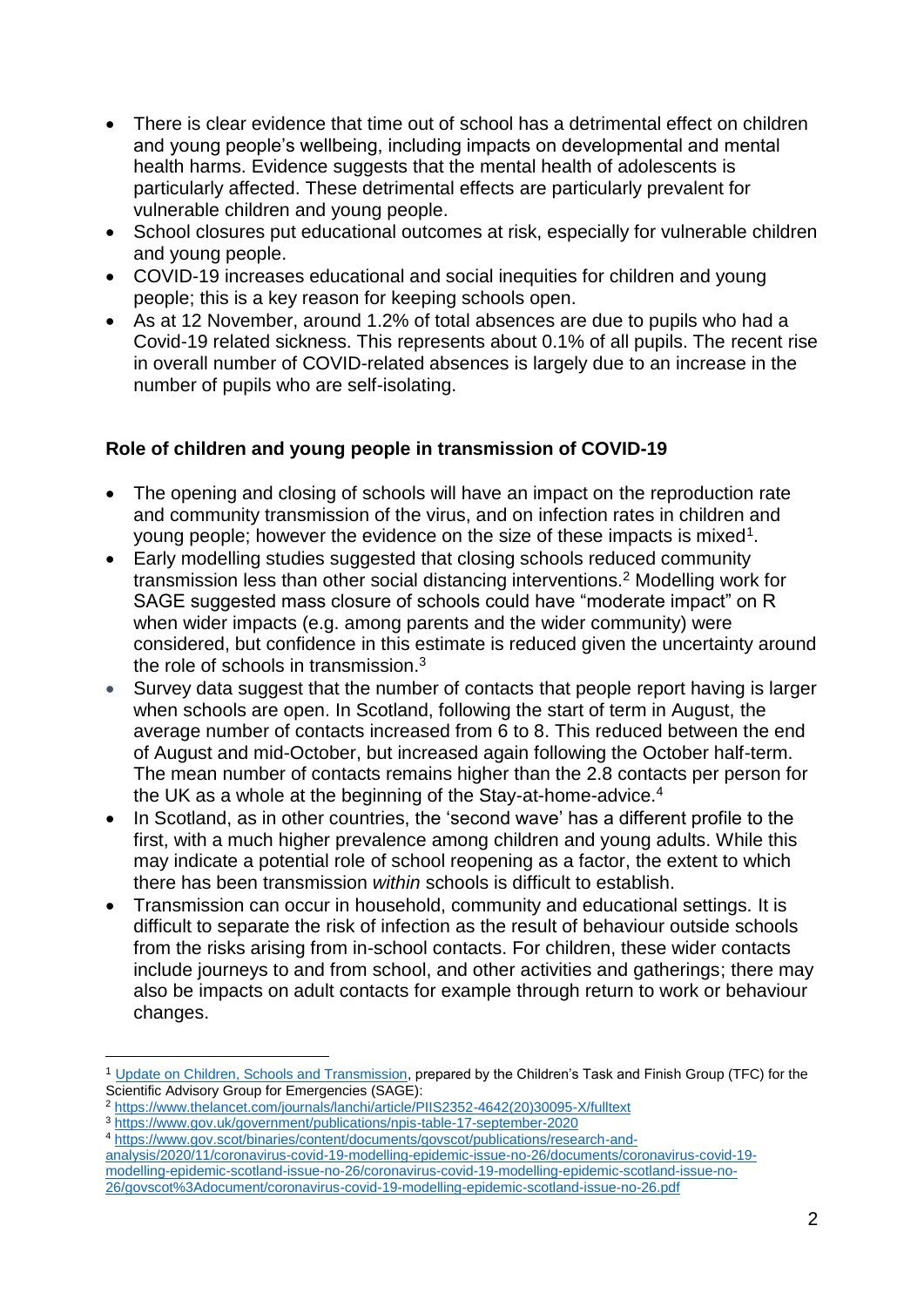- There is no current direct evidence that transmission within schools plays a significant contributory role in driving increased rates of infection among children, but neither is there direct evidence to suggest otherwise. The role of children in transmission remains relatively less well understood, and asymptomatic transmission is particularly problematic to analyse.
- Pre-school and primary school aged children are less susceptible to infection from COVID-19 than adults. The evidence is more mixed for secondary aged young people.
- The risk of transmission from children to children and children to adults in primary school and ELC settings appears low, particularly when effective infection control measures are in place.
- The prevalence of infection in young people aged 12-16 in England increased between September and October. ONS analysis suggests that young people aged 12-16 played a significantly higher role in introducing infection into households. The difference is less marked for younger children. The relative rate of external exposure (i.e. bringing infection into the household) for young people aged 12-16 was found to be higher than for adults. For those aged 12-16 there was a marked increase in rate of infection in the period after schools in England re-opened.<sup>5</sup>
- In Scotland, the prevalence of infection only began to increase in primary or secondary school aged children in mid-September. This coincided with the return of university students and the subsequent increase in community prevalence across all ages. The proportionate increase in positive rates seen in school aged children since late August is lower than observed in other age groups.

## **Risks to teachers and staff from COVID-19**

- There is evidence that adults have higher susceptibility to infection and clinical disease than children. This implies that adults/staff in educational settings who contract COVID-19 have a generally higher risk of experiencing severe symptoms than children and young people, although specific evidence of this is currently lacking.<sup>6</sup>
- Analysis by ONS of the COVID-19 Infection Survey data shows no evidence of any difference between the positivity rates of pre-school, primary and secondary school teachers and staff, relative to other worker groups of a similar age. This is the same when including household members of such groups.<sup>7</sup> Experimental analyses undertaken by Public Health Scotland also indicate that teachers are not at an increased risk of testing positive for COVID-19, more detailed analysis will be available shortly.
- In Scotland, since schools returned in August, the proportion of test positive cases aged 18+ who reported they were employed and their occupation was "education/childcare" has remained constantly between 3-7%.

<sup>5</sup> https://assets.publishing.service.gov.uk/government/uploads/system/uploads/attachment\_data/file/935102/sage-65-meeting-covid-19-s0863.pdf 6

[https://assets.publishing.service.gov.uk/government/uploads/system/uploads/attachment\\_data/file/903374/S0621\\_](https://assets.publishing.service.gov.uk/government/uploads/system/uploads/attachment_data/file/903374/S0621_Risks_associated_with_the_reopening_of_education_settings_in_Sept.pdf) [Risks\\_associated\\_with\\_the\\_reopening\\_of\\_education\\_settings\\_in\\_Sept.pdf](https://assets.publishing.service.gov.uk/government/uploads/system/uploads/attachment_data/file/903374/S0621_Risks_associated_with_the_reopening_of_education_settings_in_Sept.pdf)

<sup>7</sup> [Coronavirus \(COVID-19\) Infection Survey, UK -](https://www.ons.gov.uk/peoplepopulationandcommunity/healthandsocialcare/conditionsanddiseases/bulletins/coronaviruscovid19infectionsurveypilot/6november2020) Office for National Statistics an[d ONS Statement addressing](https://www.ons.gov.uk/news/statementsandletters/onsstatementaddressingquestionsaroundtheanalysisofthenumberofschoolworkerskeyworkersandotherprofessionsinenglandwhohadcovid19)  questions around the "Analysis of the [number of school workers, key workers and other professions in England](https://www.ons.gov.uk/news/statementsandletters/onsstatementaddressingquestionsaroundtheanalysisofthenumberofschoolworkerskeyworkersandotherprofessionsinenglandwhohadcovid19)  who had COVID-19" - [Office for National Statistics](https://www.ons.gov.uk/news/statementsandletters/onsstatementaddressingquestionsaroundtheanalysisofthenumberofschoolworkerskeyworkersandotherprofessionsinenglandwhohadcovid19)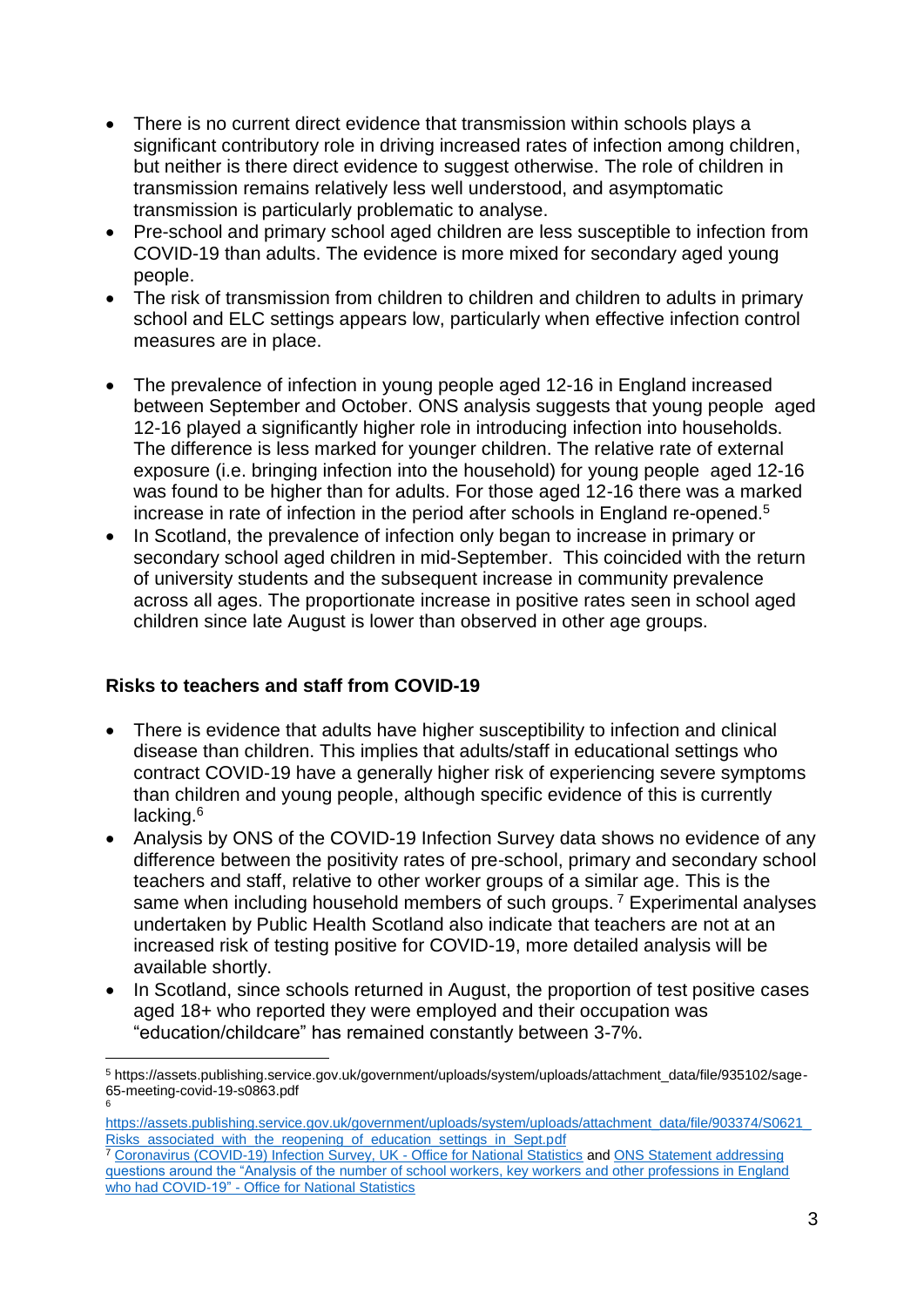- Analysis of all healthcare workers in Scotland plus their household contacts has indicated that having young children in the household provides a small protective effect for adults against COVID-19.<sup>8</sup>
- Analysis of a cohort of over 9 million adults aged <=65 years in England who shared a household with children aged 0-11 did not have an increased risk of COVID-19 infection, and had a lower risk of death from COVID-19. Their results showed no change in the effect of sharing a household with children after schools in England re-opened.<sup>9</sup>
- In the same study, living with children aged 12-18 years was associated with a small increased risk of recorded COVID-19 infection, but was not associated with other COVID-19 outcomes.
- Additionally, living with children of any age was also associated with lower risk of dying from non-COVID-19 causes. Among over 2.5 million adults >65 years there was no association between living with children and outcomes related to COVID-19.
- The WHO noted that in school outbreaks it is more likely that the virus is introduced by adult personnel. Transmission from staff-to-staff is most common; among staff and students was less common; and student-to-student spread is more rare.<sup>10, 11</sup> A qualitative analysis around incidents in Scottish schools indicated that in-school transmission was largely found to be related to teacher-to-teacher or (more rarely) teacher-to-pupil transmission.
- A more recent study<sup>12</sup> has examined the occupational risk of COVID-19 in the first and second waves of infection in Norway. A country with a comparable population size to Scotland, Norway has had 28,963 confirmed cases of COVID-19 with 264 deaths<sup>13</sup>.
- Using linked health and occupation data, the study included the entire Norwegian population aged 20-70 years (n=3 553 407) comparing those in occupations in contact with pupils, students, patients and customers to everyone aged 20-70 years. Positive PCR tests and hospitalisation with confirmed COVID-19 were the study outcomes.
- The study authors report that teachers are not at higher risk of infection and that none of the included occupations had a particularly increased risk of severe COVID-19. However, pre-school and child care workers were at moderate risk of hospitalisation [1 to 2 times increased odds ratio]. Overall, the authors conclude that teachers had no or only a moderately increased risk of COVID-19.
- In terms of hospitalisations, confidence intervals were wide and the small number of COVID-19 hospitalizations means analyses should be treated with caution. This study is in pre-print and has not been peer-reviewed.

# **Risks to children and young people: from COVID-19 or from being out of school**

<sup>8</sup> <https://www.medrxiv.org/content/10.1101/2020.09.21.20196428v1>

<sup>9</sup> <https://www.medrxiv.org/content/10.1101/2020.11.01.20222315v1>

<sup>10</sup> [https://www.who.int/docs/default-source/coronaviruse/risk-comms-updates/epi-win-update40-overview-of-the](https://www.who.int/docs/default-source/coronaviruse/risk-comms-updates/epi-win-update40-overview-of-the-pandemic.pdf?sfvrsn=8d355bcd_4)[pandemic.pdf?sfvrsn=8d355bcd\\_4](https://www.who.int/docs/default-source/coronaviruse/risk-comms-updates/epi-win-update40-overview-of-the-pandemic.pdf?sfvrsn=8d355bcd_4)

<sup>11</sup> [https://www.nccmt.ca/knowledge-repositories/covid-19-rapid-evidence-service.](https://www.nccmt.ca/knowledge-repositories/covid-19-rapid-evidence-service)

<sup>12</sup> <https://www.medrxiv.org/content/10.1101/2020.10.29.20220426v1>

<sup>13</sup> <https://covid19.who.int/region/euro/country/no>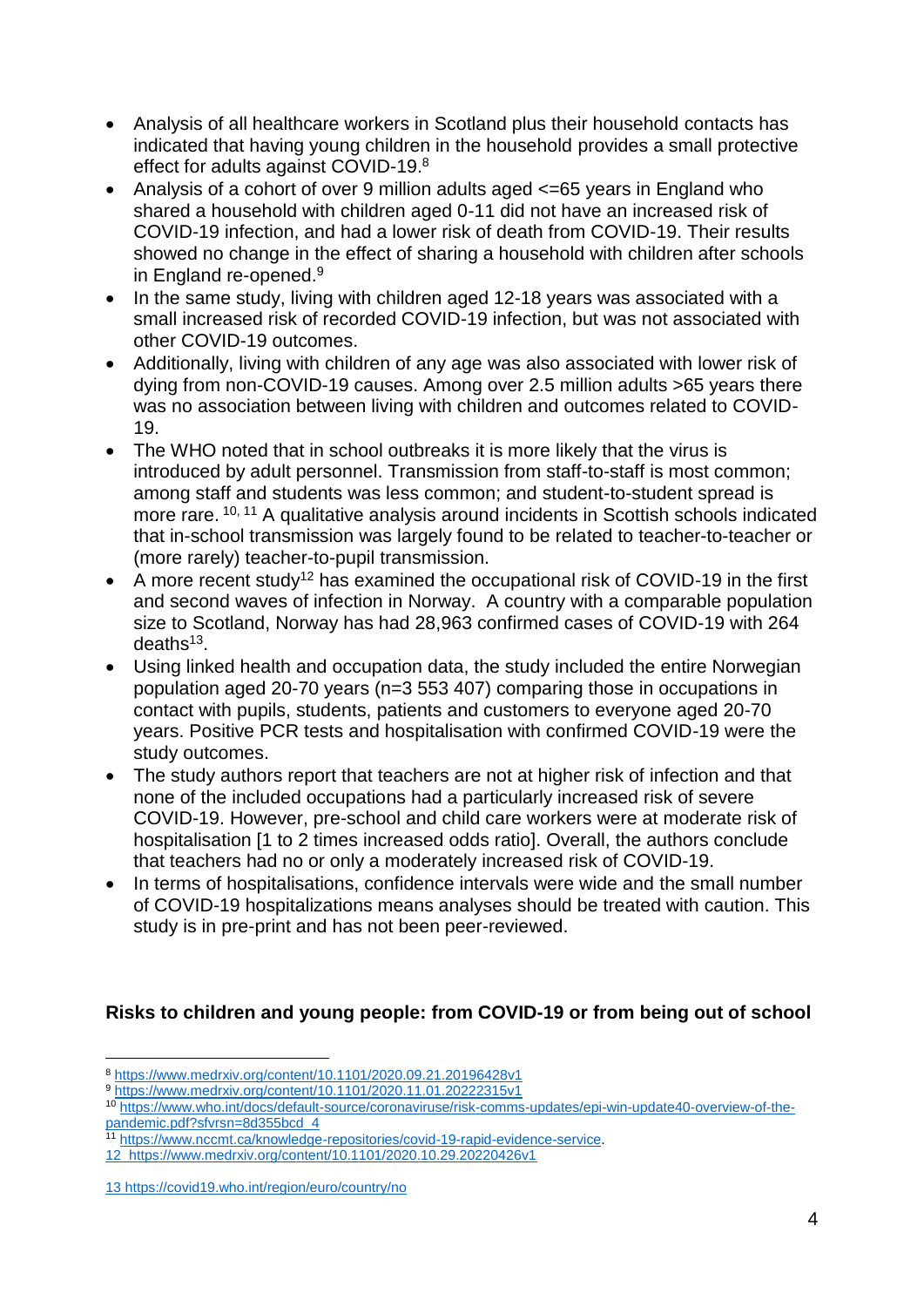- There is strong evidence that children and younger people are less susceptible to severe clinical disease than older people<sup>14</sup>. There have been no deaths in Scotland due to COVID-19 among children aged under 15 years, while in this age group there were 194 deaths due to other causes in the year 2020 to date.<sup>15</sup>
- The infection takes a milder course in children than in adults. Clinical signs are very similar to other childhood respiratory infections, and very few infected children develop severe disease.<sup>16</sup> Studies suggest that approximately 50% of children may be asymptomatic, and only 10-15% will exhibit symptoms consistent with COVID-19 case definitions (cough, fever, shortness of breath).<sup>17</sup>
- There is some evidence from contact tracing studies that pre-school and primary aged children are less susceptible to infection than adults, however the evidence is more mixed for secondary aged children.<sup>18</sup>
- The UK Chief Medical Officers (CMOs) remain confident in the evidence that schools and ELC settings are less important in the transmission of COVID-19 than for some other respiratory infections, including influenza.
- The CMOs<sup>19</sup> have been clear that school attendance is "very important" for children and young people, and is critical to reduce inequality, improve life chances and enhance physical and mental health. Schools also play an essential role in safeguarding vulnerable children.
- There are significant educational, developmental and mental health harms from schools being closed, particularly for younger children, and vulnerable children and young people. Home-based learning is likely to reinforce inequalities.
- School closures have an impact on the physical and mental health of children. Evidence suggests that the mental health of adolescents is particularly affected. Cognitive, social, and emotional developmental outcomes are also at risk, as is physical health.
- Previous SAGE advice noted that there is a low risk to children's health from COVID-19 and significant harms from schools being closed<sup>20</sup>.

<sup>15</sup> <https://www.nrscotland.gov.uk/covid19stats>

 $\frac{1}{14}$ 

[https://assets.publishing.service.gov.uk/government/uploads/system/uploads/attachment\\_data/file/903374/S0621\\_](https://assets.publishing.service.gov.uk/government/uploads/system/uploads/attachment_data/file/903374/S0621_Risks_associated_with_the_reopening_of_education_settings_in_Sept.pdf) Risks associated with the reopening of education settings in Sept.pdf

<sup>16</sup> <https://www.rcpch.ac.uk/resources/covid-19-research-evidence-summaries#prognosis>

<sup>17</sup> <https://dontforgetthebubbles.com/evidence-summary-paediatric-covid-19-literature/>

<sup>18</sup> [https://assets.publishing.service.gov.uk/government/uploads/system/uploads/attachment\\_data/file/935102/sage-](https://assets.publishing.service.gov.uk/government/uploads/system/uploads/attachment_data/file/935102/sage-65-meeting-covid-19-s0863.pdf)[65-meeting-covid-19-s0863.pdf](https://assets.publishing.service.gov.uk/government/uploads/system/uploads/attachment_data/file/935102/sage-65-meeting-covid-19-s0863.pdf)

<sup>19</sup> [https://www.gov.uk/government/news/statement-from-the-uk-chief-medical-officers-on-schools-and-childcare](https://www.gov.uk/government/news/statement-from-the-uk-chief-medical-officers-on-schools-and-childcare-reopening)[reopening](https://www.gov.uk/government/news/statement-from-the-uk-chief-medical-officers-on-schools-and-childcare-reopening) 20

[https://assets.publishing.service.gov.uk/government/uploads/system/uploads/attachment\\_data/file/906467/s0622](https://assets.publishing.service.gov.uk/government/uploads/system/uploads/attachment_data/file/906467/s0622-forty-sixth-sage-meeting-covid-19.pdf) [forty-sixth-sage-meeting-covid-19.pdf](https://assets.publishing.service.gov.uk/government/uploads/system/uploads/attachment_data/file/906467/s0622-forty-sixth-sage-meeting-covid-19.pdf)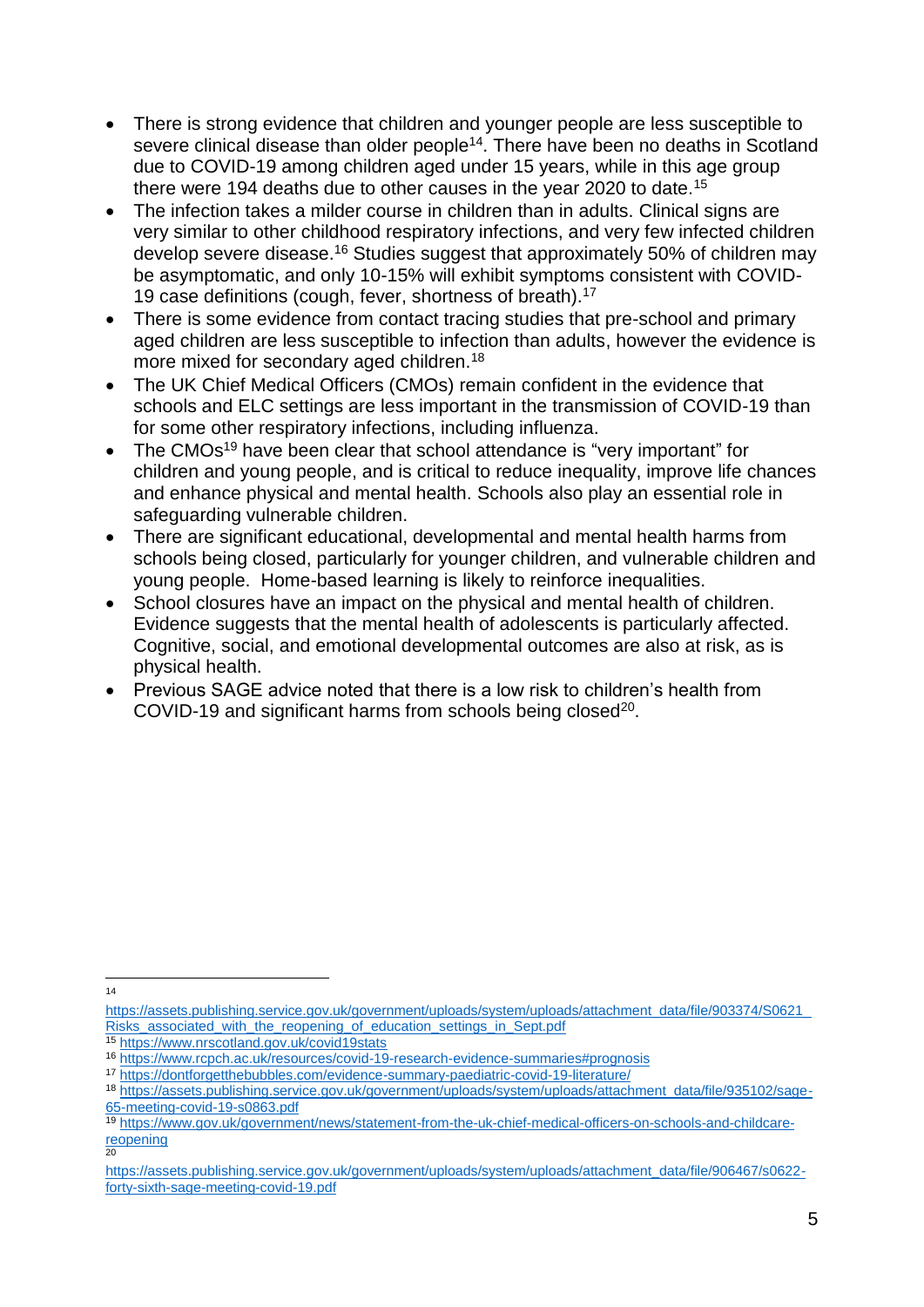# **COVID-19: Reducing risks in schools**

- Coronavirus (COVID-19): guidance on reducing the risks in schools was developed to support a safe return to school for all children, young people and staff in August 2020. It has since been updated on a regular basis to support the continuing safe implementation of a full-time return to school.
- Separate guidance is in place for ELC and childcare settings, providing a package of age-appropriate public health measures.
- The Health and Safety Executive has provided very positive feedback about the commendable work of staff in Scottish schools to implement that guidance, following an independent programme of spot checks and inspections.
- Schools are heterogeneous settings, with differences in class sizes, rules, structures, environmental conditions and ventilation rates. Mitigations such as ventilation, effective hand and respiratory hygiene, physical distancing and face coverings are important in all school and ELC settings.
- The consensus of the UK CMOs was that: *"Control measures such as hand and surface hygiene, cohorting to reduce number of daily contacts, and directional controls to reduce face-to-face contact remain key elements of maintaining COVID-19 secure school environments and minimising risk"*. 21
- Differences in the school environment and the mitigations in place will influence the potential for transmission in schools. The age of children, and the feasibility of effectively implementing infection controls, influence the balance of risks and benefits.
- Countries with comparable or higher infection levels have chosen to keep schools open during this second wave, for example, Switzerland, France, and Germany<sup>22</sup>. Other countries are moving towards blending or remote learning for specific age groups, for example Belgium, parts of Italy and Austria.
- In the first two weeks after schools returned in Scotland, 1% of schools had a confirmed case (by positive test) of COVID-19 among the pupil population. This increased to 10% in the week commencing 12th October.
- Less than a quarter of schools in Scotland had any pupils who tested positive in term 1, and over three-quarters of schools had no pupils who tested positive. Of those with any pupils affected during the nine week period, fewer than half of the schools had infection among pupils for the whole period.
- Among the 305 schools with more than one pupil who tested positive, there were 195 schools (i.e. around 7.0% of all schools) in which there was more than one positive case occurring in the same week, on at least one occasion (the cases were not necessarily linked). Of these, 118 were secondary schools (24% of all secondary schools), 72 primary schools (3% of primaries), and five were special schools (5%).
- The higher number observed in secondary schools reflects both the higher incidence of cases among secondary aged pupils, and generally the larger school size at secondary level.

<sup>21</sup> [https://www.gov.uk/government/news/statement-from-the-uk-chief-medical-officers-on-schools-and-childcare](https://www.gov.uk/government/news/statement-from-the-uk-chief-medical-officers-on-schools-and-childcare-reopening)[reopening](https://www.gov.uk/government/news/statement-from-the-uk-chief-medical-officers-on-schools-and-childcare-reopening)

<sup>&</sup>lt;sup>22</sup> Infection rates from: [https://www.statista.com/statistics/1139048/coronavirus-case-rates-in-the-past-7-days-in](https://www.statista.com/statistics/1139048/coronavirus-case-rates-in-the-past-7-days-in-europe-by-country/)[europe-by-country/](https://www.statista.com/statistics/1139048/coronavirus-case-rates-in-the-past-7-days-in-europe-by-country/)